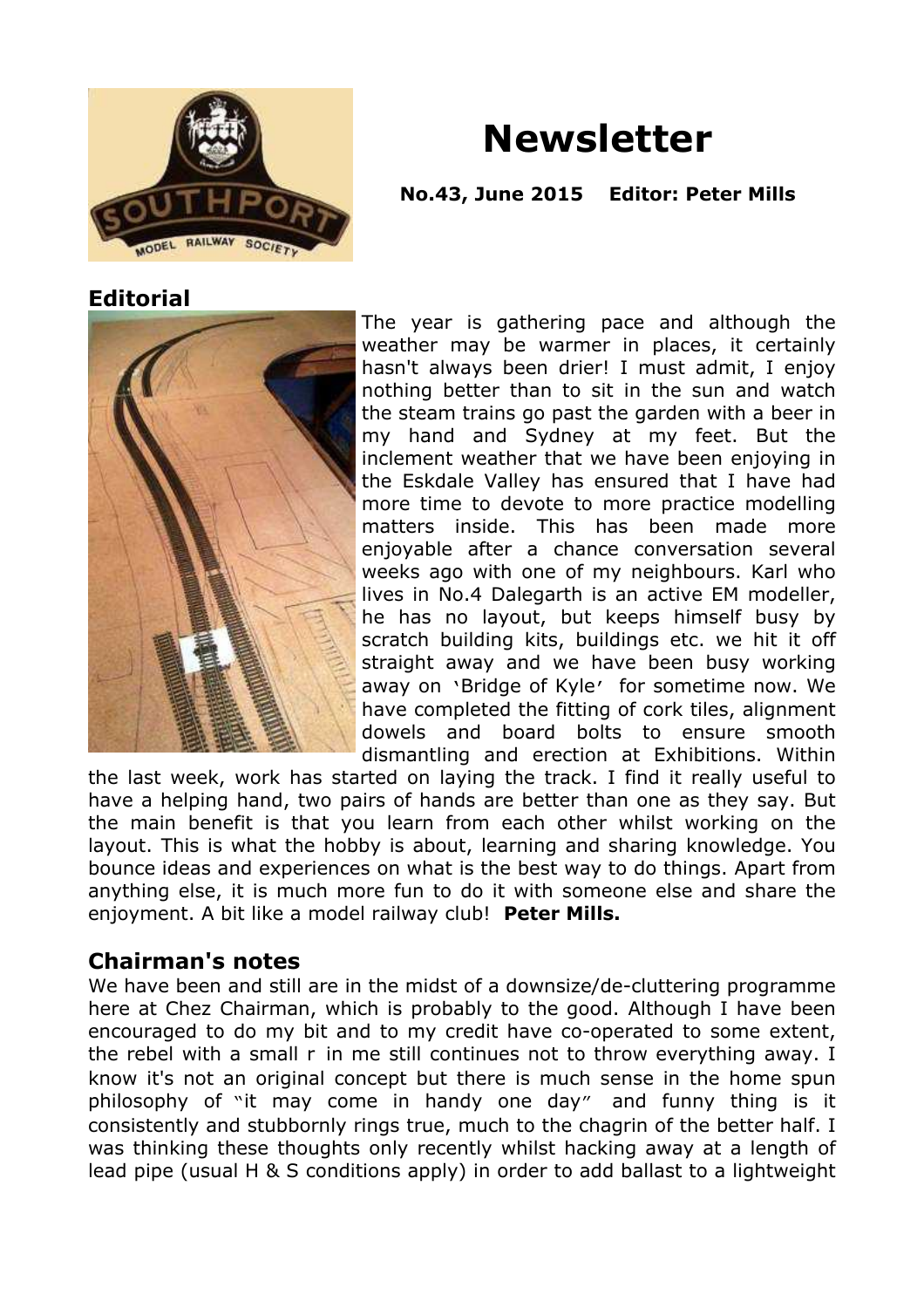garden railway coach and I realised it proves my case once again but don't tell her I said so. Meanwhile I'll continue quietly with my squirrel activities.

I'm looking forward to Father's Day this year as it is one of the few occasions each year when Pendon Model Railway Museum operates the Madder Valley Railway with its original and now delicate rolling stock. Hopefully the offspring will treat me to a surprise visit, I've hinted often enough!



A sad note. We say farewell to Rob Bilsborrow fellow 16miller and member of S.M.E.C. after a short, sharp battle with cancer on 12th May 2015. A creative garden railway modeller, he laid his Mossala Hill Railway to 45mm gauge which always made visits to his line a great pleasure. He was a competent model engineer, always helpful towards members of the local North West group warm and friendly in

nature he will be sorely missed. **Frank Parkinson.**

# **Secretary's Report**

In the absence of Frank, Ian took the chair. Derek Pratt had indicated by email that he was in the process of revamping the website, which would take place over the coming months. Tony reported that the exhibition plans are progressing smoothly. He will be seeing the Greenbank site manager soon and the next step is to obtain accurate dimensions of the various rooms we will be using so that the layout of the exhibits can be planned. It was noted that all room dimensions will be metric. The requirement for a replacement shed was further discussed and will probably be home built as this is the cheaper option. Hopefully a final decision can be made at next month's committee meeting. **Ian Shulver, in Jim Ford's absence.**

# **Exhibition Manager's Report**

As we look forward to November the administration processes continue. Immediate activity concerns the Premises measurements and the implications into how we set out mix of Layouts, Traders and Societies. Catering options are being reviewed, more in a subsequent Newsletter.

Sound Capsules. I was introduced to these novel concepts for sound not involving DCC recently. My initial reaction was sounded (pun is deliberate) interesting. The sound capsules are low cost, easy to fit, no connections or wiring, self contained with built in speaker and battery. On behalf of SMRS I acquired one for evaluation. I chose Steam Express in preference to Steam Freight. There are other options including as examples two diesel locomotive variants, DMU, Electric Locomotive and EMU options. We ran some trials on Outer Circuit of Portland Street which also permitted us to test track resilience in either direction.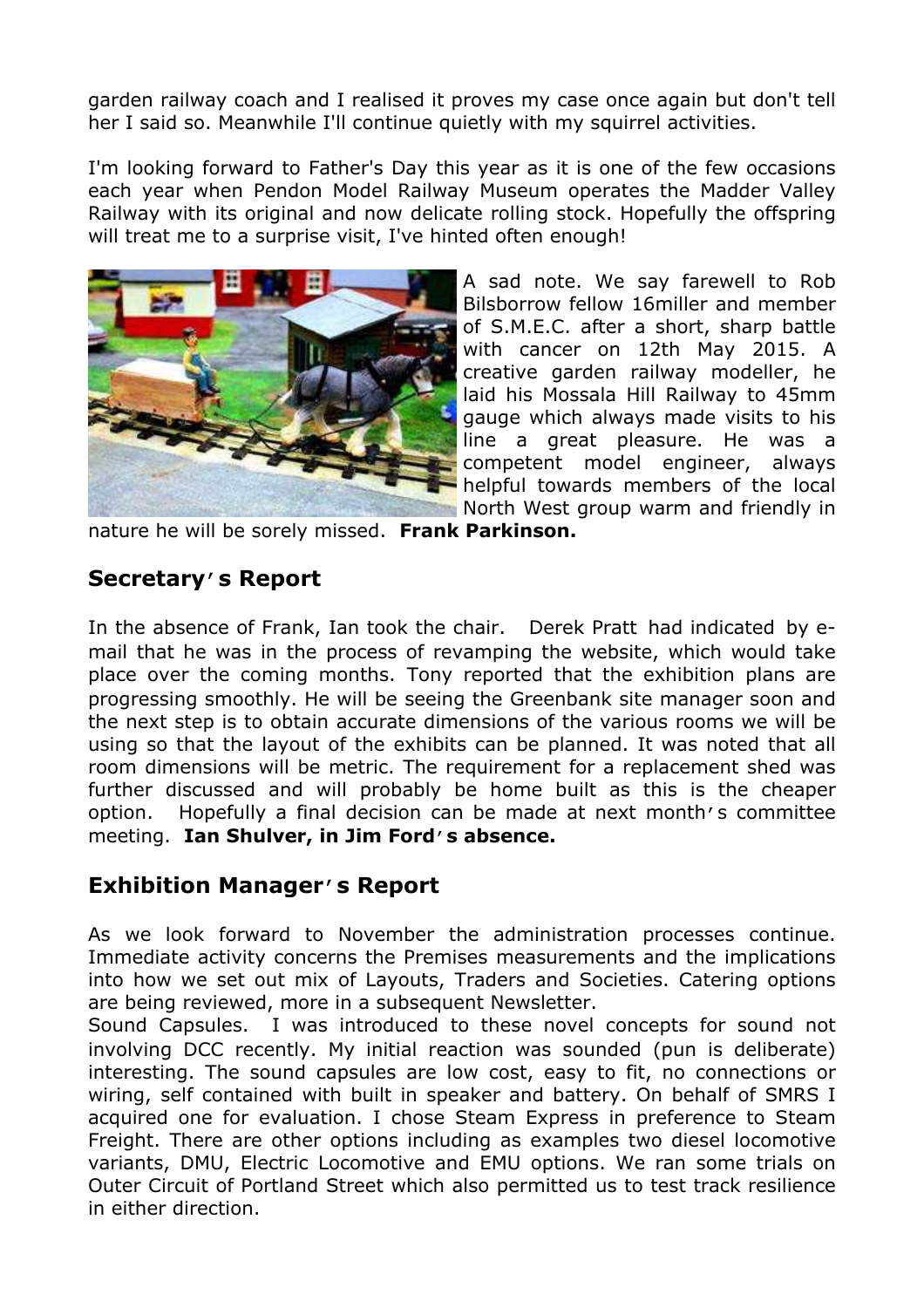The advantages and disadvantages broadly balance. For small layouts in home environment the sound is reasonable in tone and pitch. Unrealistic to fit into modern Steam Locomotive models so we used a trailing wagon as carrier. This meant that the one sound unit was easily transferable between trains. If your locomotive is noisy then sound can be drowned out. In larger rooms or Exhibition Halls very little is likely to be heard. The ranges of sound effects are conditioned by a motion sensor rather than by controller and therefore tend to be rather monotonous. Power is from a battery which will need replacement.

At  $£40$  per unit (plus p&p) it would be possible to have multiple capsules in use over numerous trains for less than the price of one DCC sound locomotive. DCC sound is far more realistic and controllable. This summary is outline only based on limited playing with one Steam Capsule. The individual cost & benefit analysis will depend on what you need in your circumstances.

For greater technical detail please see [www.train-tech.com](http://www.train-tech.com) or Webshop at [www.dcpexpress.com](http://www.dcpexpress.com) **Tony Kuivala.**

#### **Layout reports**

Portland Street. Our revamp is under way. The poorly performing track has been replaced, the outer curve has realigned, some points repositioned and the far left hand corner tracks extended to include a small Goods Yard. On a temporary basis the outer track is useable and tested. The next steps are to install DCC Option.

Monsal Dale. The modification to the point layout in the fiddle yard has now been completed, point motors wired up, connection to the control panel made and everything tested. To complete the job a small amount of sign writing needs to done and a trip to Maplin is required (knobs for the rotary switches and new sturdier push button switches - I bought some latching ones by mistake). Next job up is to look at the single slip in the station throat and replace with a double slip. **Ian Shulver.**

# **Building Report**

There is nothing to report other than we will be starting on the new shed in July. Much of the timber has been donated. Some surgery is required on the old tree stump. **Tony Kuivala.**

# **Short Circuits No. 21. Basic Visual Route Indication.**

If you have a group of points at the approach to a station or yard then it would be very convenient if you could have some kind of display confirming that a complete continuous route has been set up correctly. Also, if no route is complete then conversely, the display remains darkened. Whilst it is quite simple to have a points accessory switch connected to two lamps or LED's to indicate whether a point is in the set or normal position, this would only indicated the setting of that one individual point, not that a complete route is set. If the track layout consists of a series of points in cascade such as you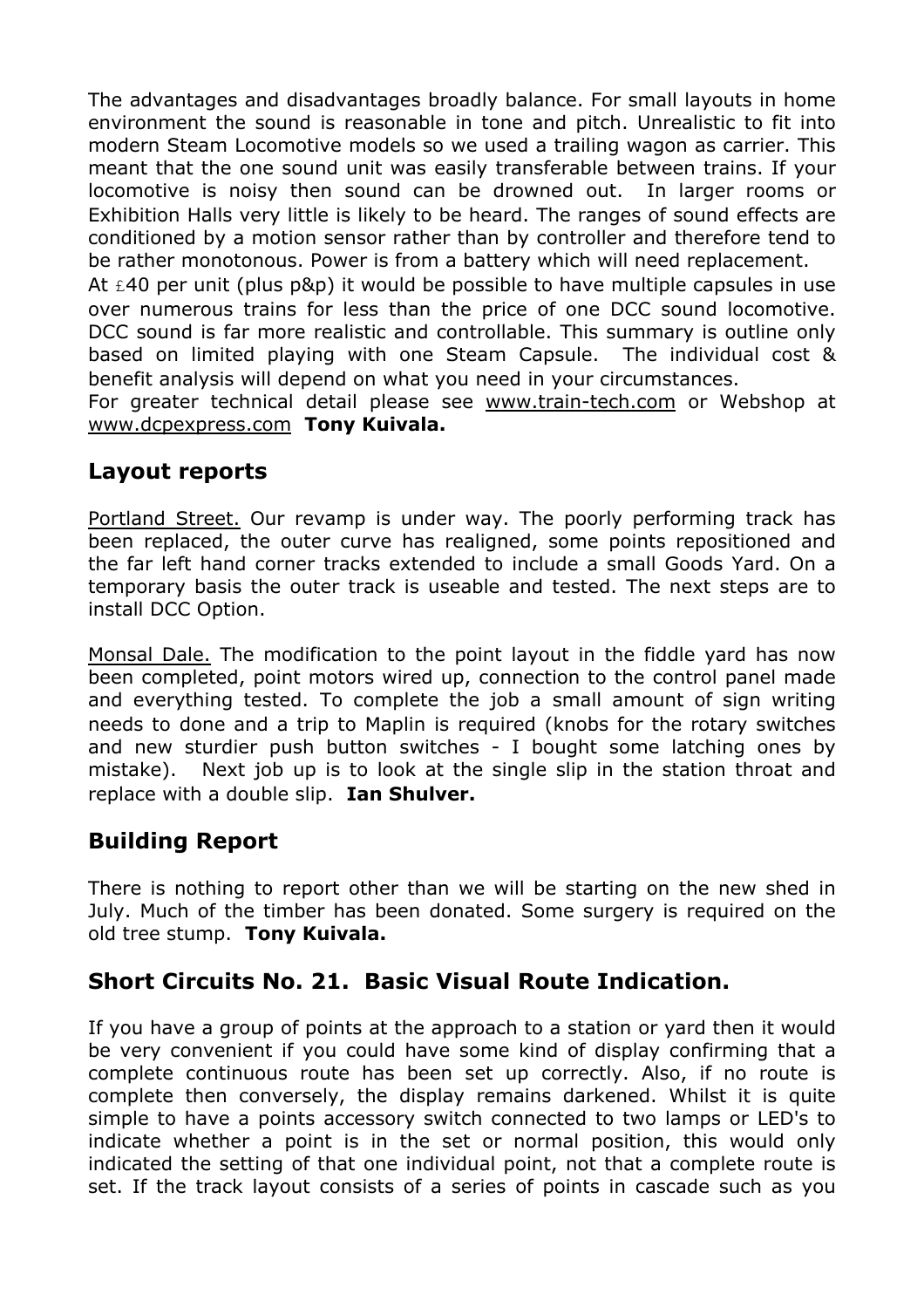would have approaching a number of sidings in a yard, then wiring through all the accessory switches in the correct sequence is all that is required. If it is deemed merited then extra intermediate lamps or LED's can be wired and installed on the display panel between the points to give a more comprehensive display. There is one serious limitation to the principal of this type of circuit though. If there is more than one approach track or duplicate routes leading to the sidings then this simple bit of circuitry does not work. In this instance some slightly more involved circuitry will be required to maintain the original concept that nothing is illuminated until a complete route is set up. That's for next time. For more see: [www.eastbank.org.uk/circuits.htm](http://www.eastbank.org.uk/circuits.htm) **Allan Trotter.**







#### **SMRS Calendar**

The following is the diary until the end of the year. If you have any other event that you wish to publicise please let Ian know.

| June 9         | Talk: Quakers and Railways in Great Britain. Ian Shulver |
|----------------|----------------------------------------------------------|
| June 20-21     | Great Central Model Railway Event                        |
|                | (Loughborough, Quorn & Woodhouse, and Rothley            |
| stations)      |                                                          |
| June 20-21     | Woodvale Rally                                           |
| July 14        | Talk: Painting backscenes. Hilary Finch                  |
| August 11      | SMRS talk: Statfold Barn. Tony Kuivala                   |
| October 3-4    | Wigan Exhibition                                         |
| October 13     | Talk: North American excursion. Tour members'            |
| photos.        |                                                          |
| November 7-8   | Southport Model Railway Exhibition                       |
| November 28-29 | <b>Warley Exhibition</b>                                 |
| December 22    | Christmas event                                          |
|                |                                                          |

**Ian Shulver**

# **The Citalian Express**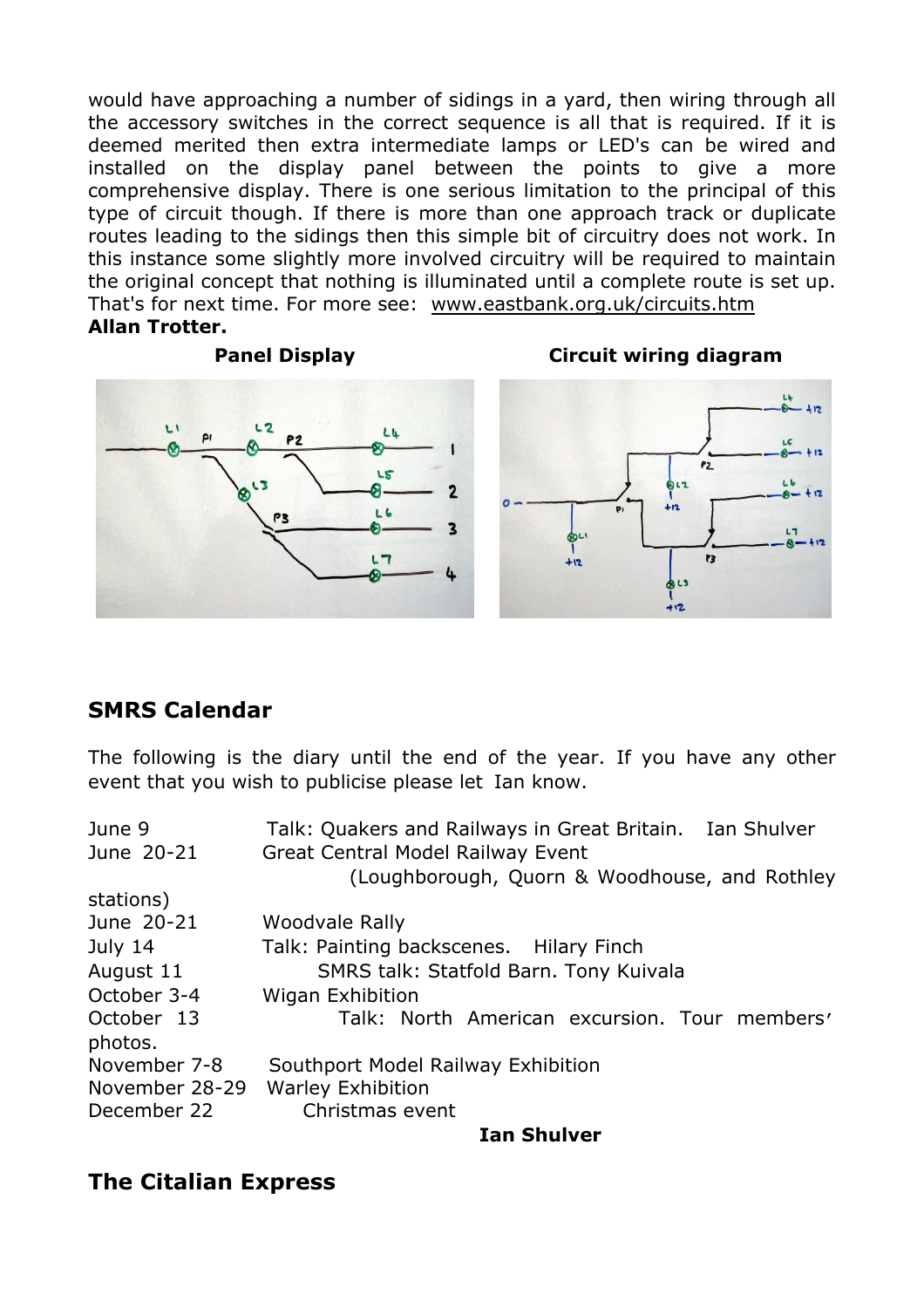To be absolutely clear, the Citalian Express is not an Italian fast food take away. The Citalian Express was a charter service by train and ship between the UK and Italy. Operations were ceased in the Autumn of 1992.

Before the introduction of the internet and on line booking, travel companies issued annual glossy colour brochures advertising the various destinations and options available. For Italy, one of the main companies was Citalia. Although other companies offered similar packages by air to Italy, Citalia, no doubt because of Italian State ownership at this time (it is now owned by TUI Travel), offered a civilised alternative to flying with all its associated bureaucracy, unsociable flight times, excessive check in times and then the veal crate type seating found on aeroplanes. What was their alternative? The answer was Citalia's exclusive charter train, the Citalian Express.



The Citalian Express was not just one single train of course due to the presence of some water between England and France but consisted firstly of a charter train from London Victoria consisting of two Southern Region 4CEP electric multiple units which ran non stop to Folkestone Harbour, stopping and reversing of course at Folkestone East, then a Sealink ship to Boulogne and then

another charter train which ran through to Rome. The Continental train consisted of ten FS (Ferrovia dello Stato, Italian State railways), CIWL Type MU sleeping cars. There was no restaurant car but in the centre of the train there was a bogie van containing electric ovens where the meals on route were warmed and served in your compartment.

Departure was every summer Saturday from London Victoria Platform 8 at 13:45, arriving Folkestone Harbour at 15:15. Depart by ship at 16:20 remembering to advance your clock one hour and arrive Boulogne at 18:30. Departure form Boulogne Maritime was at 19:23. In the return direction the train departed Rome on Fridays.



The last Citalian Express operated during the 1992 season and was discontinued thereafter. How much more convenient for customers would it be today if the Continental train departed from London St. Pancras direct to Rome? Once the Channel Tunnel and the Continental loading gauge line had been opened, there is no logical reason for this not happening. No doubt because of the

present day petty politics of rail privatisation and the associated fragmentation, this will ensure that it will never happen.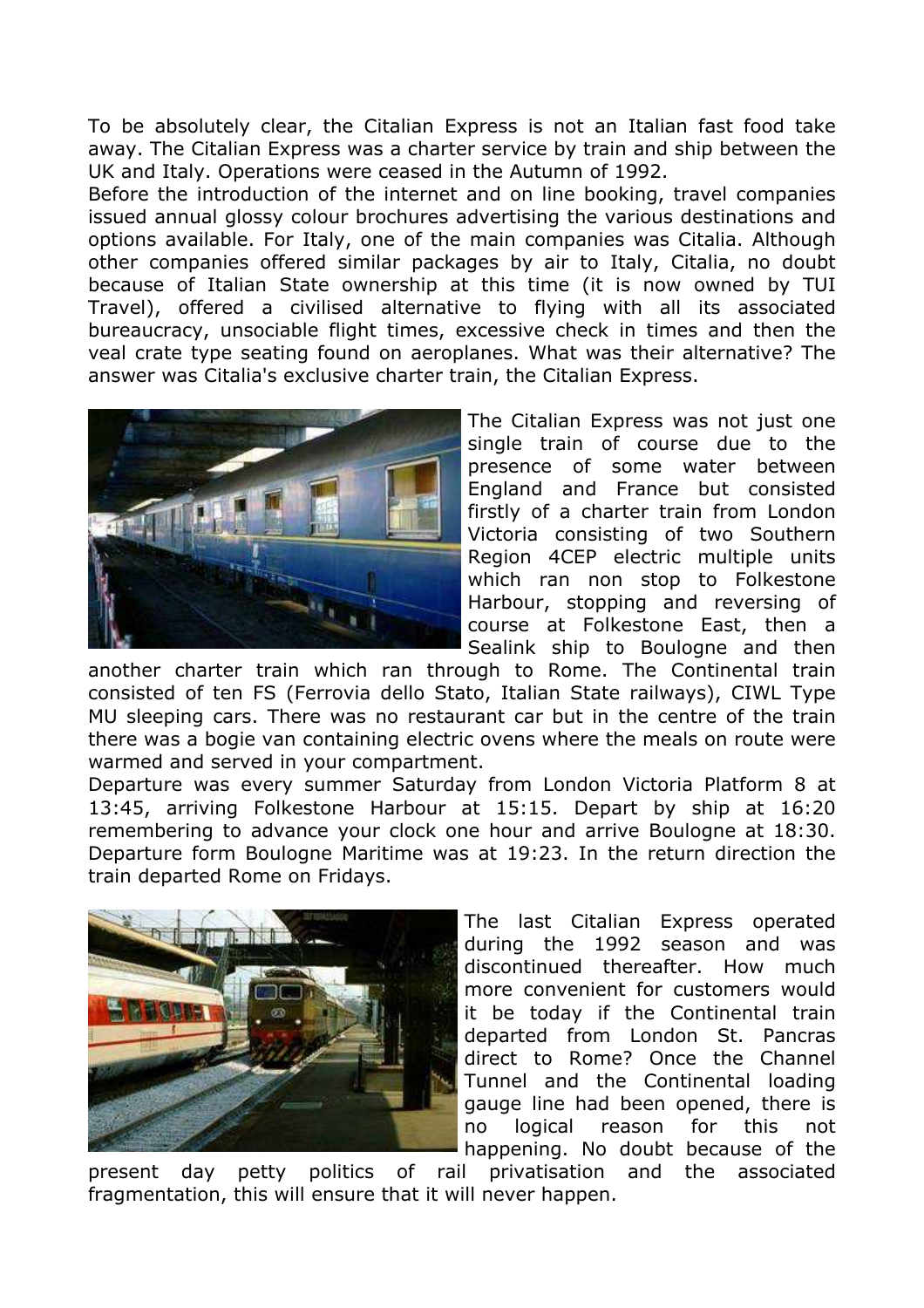For more images and captions of the Citalian Express and a description of the route see the Eastbank Model Railway Club web page at: [www.eastbank.org.uk/citalia.htm](http://www.eastbank.org.uk/citalia.htm)

# **The Serco Caledonian Sleeper Experience**



Recently after many years of good reliable running, ScotRail lost its sleeper franchise. The successful bidder was Serco and has taken over the franchise earlier this year. Amongst the many improvements promised as part of their bid. The main change will come in 2018 in the form of 75 brand new carriages with 4 classes of travel. First class with on suite berths, standard single occupancy, and standard shared occupancy and a new pod flatbeds and cradle seats to ensure guests can get rest in comfort. Passengers are promised from 2018, that they will be able to

enjoy a stunning new Brasserie-style Club Car with free WiFi. But this bright future is three years away and until then the new provider of the sleeper service will have to make its mark in a different way.

The time of year is fast approaching where our traditional" Sleeper Trip" holiday will take place. So I thought that I should experience the new sleeper for myself. These days, I am a regular sleeper passenger using the service to the various Scottish destinations regularly throughout the year.. As I said above, with the big changes coming to the service in the future, it was going to be interesting how the new provider made its mark on this historic service. In this modern world of rail travel where the shareholder is put before the customer, it would be interesting to see how they did.

It is easier for me to board the train at Crewe, I leave work and have plenty of time to make my way, normally to Oxenholme, meet up with my uncle for a meal, then catch a train with plenty of time to meet the sleeper. This means catching a train that gets to Crewe around about ten O'clock. I could get a later one, but they cancel trains at the drop of a hat these days and this gives me a bit more recovery time. The only downside to this strategy is that it gives you nearly two hours in Crewe, now I'm not being rude, but Crewe station at night is not the most salubrious of places at night. You could always be tempted out of the station complex and into the surrounding night life. These however consist of a myriad of Indian restaurants, dodgy pubs and take away kebab houses. The latter often wins out of sheer desperation as the Virgin 1st class lounge closes at 7pm. On the plus side, I get the dirty pleasure of something not good for me. Anyway, after indulging in some culture, I make my way to the station for about half past eleven as the train is always early and needs the time to board the passengers and change the loco crew. Even after doing this journey for over 20 years, I still feel the excitement of it. To me, it's one of the last romantic links to rail travel in the past where you board the train in a city and wake up the Highlands.

As part of the new franchise, new locomotives are promised in new livery, but as is normal these days, the delivery of them is late. But we are promised reengined class 73's to pull the train, I assume from Edinburgh, but you never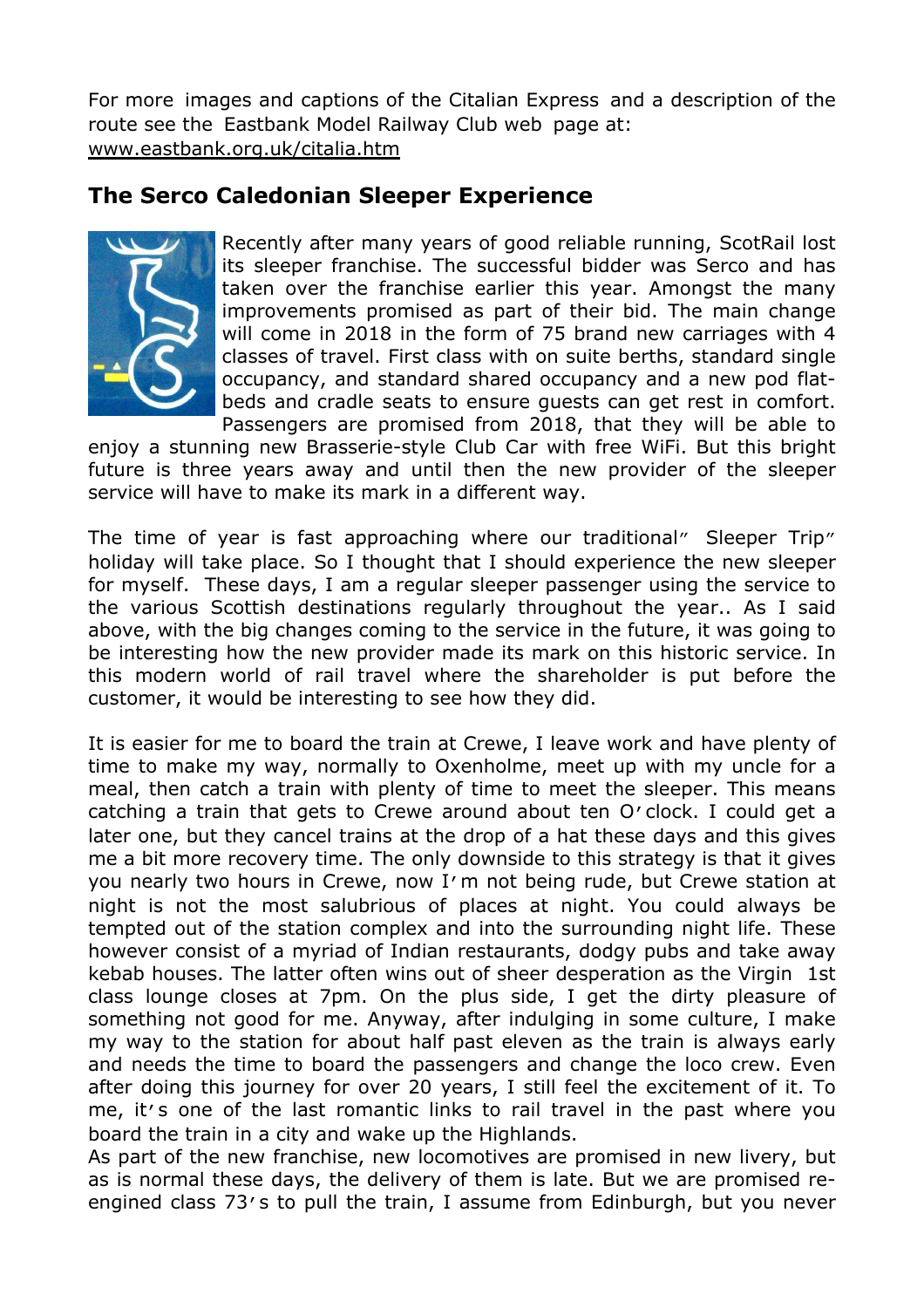know. They have however produced some re-liveried electric locomotives which look very similar to BR blue with the new Serco Caledonian sleeper badge on the side. These include class 92's, but more interestingly, a Class 87 and a Class 86. The latter are normally used to bring the empty stock into



Euston before the Class 92 takes it North. However, recently the Class 92's has suffered mechanical issues and the Class 87 has taken the train to Edinburgh. On this occasion, I was disappointed to see a red DB liveried 90 bringing the train in. As the train pulls into the station, I strain to see any external changes. On the whole, the colour scheme is the same without the previous franchise branding apart from one coach which has been repainted in the new colour scheme. As

a believer in state railways, to me, changes in a franchise often result in a poorer service for the customer. I do try to keep an open mind and as the attended arrived, I stood back so he could deal with the other passengers. Eventually it was my turn and he directed me to a different coach and berth to the one booked and told me that he would be along shortly. I was pleased to find that I had been moved to a first class berth. Good to his word, he duly arrived and asked if I was a frequent traveller etc. I am, but I have not used the train since the new franchise started. He went through the facilities for the train, took my drinks order and asked if I wanted a breakfast and finally what time I would like it in the morning. We chatted for some minutes about the new service and what the plans were for the future etc. He went off and came back with my drinks order and bid his goodnight. I was immediately struck by his enthusiasm and customer service in dealing with my questions. He told me that he had crossed over directly from Scot Rail to do the same job and we chatted about what the public reaction had been to the changes. As we chatted, I noticed his new uniform, when I asked about it and how much better it looked to the old one. He agreed that this was better and that it was in fact Harris Tweed and his tie was the Dress Gordon Tartan. It is often difficult to freshen things up before a big upgrade comes on line. New mattresses, new bedding, new toiletries packs have been brought in to freshen up the cabin until the new stock arrives. All subtle little things, but go a long way to making the experience better. The latter isn't as good as the old ones where you can keep using them as a small toiletries bag, the new ones are a crappy paper



bag that can only be used once, but this is only a minor issue.

The décor of the cabin is still the same purple/blue colour. It then struck how long these carriages had been in service and how many times we have as a club had been on them on holidays since 1994. The new